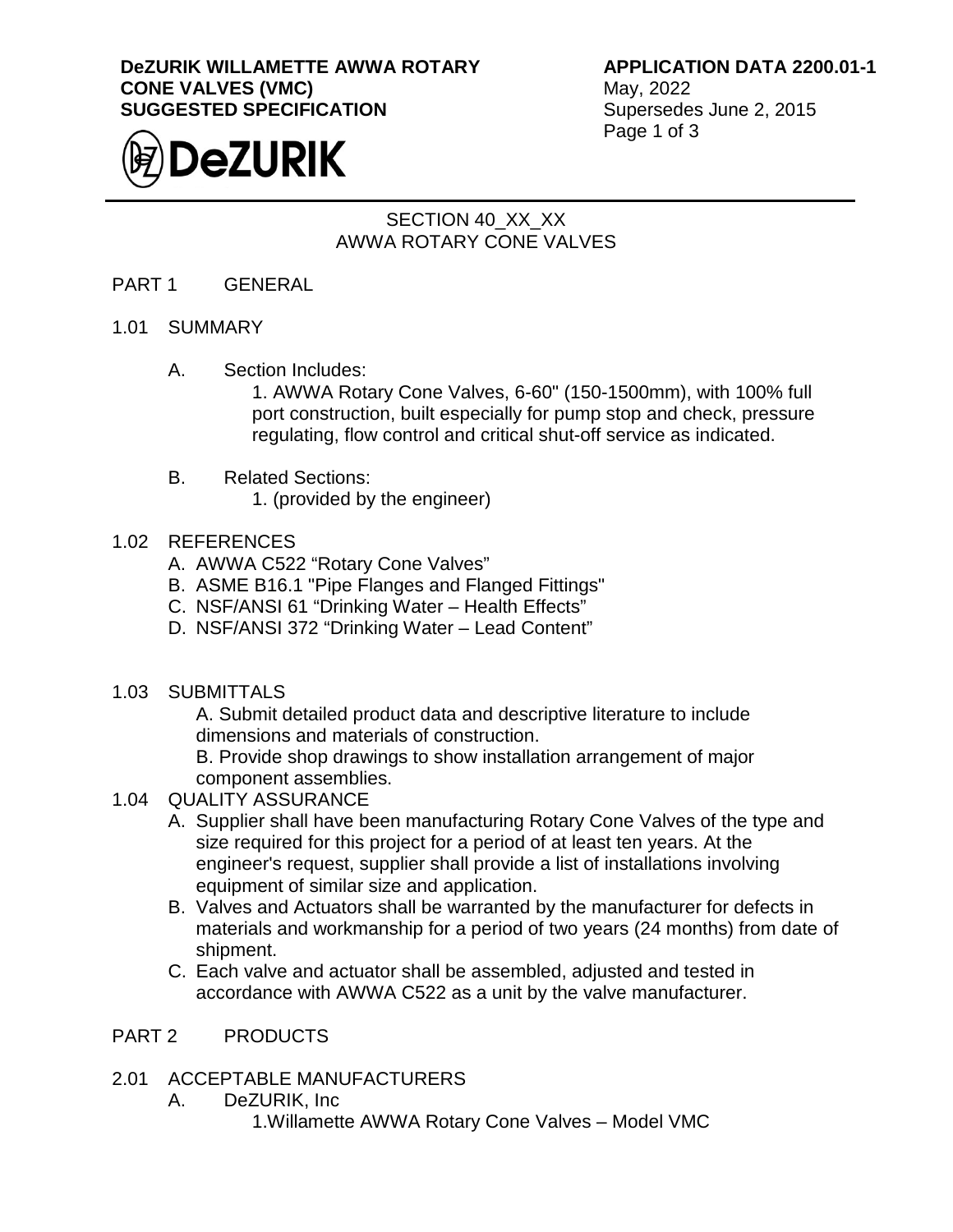#### 2.02 AWWA ROTARY CONE VALVES

- A. Cone valve construction shall be in complete accordance with AWWA C522 and rated for maximum pressure of 150, 250 or 300 psi, as required.
- B. Cone valve shall be of the conical plug type employing axial motion to unseat the plug, followed by a rotary motion to open or close the valve, and then followed by an axial motion to reseat the plug. During rotation of the plug, there shall be clearance between the plug and body seat rings at all times so that no contact occurs between them.
- C. Cone valve shall consist of: 1. A valve body having waterway inlet and outlet diameters equal to the nominal size of the valve. 2. A fully skirted conical plug having a clear waterway diameter equal to the nominal size of the valve. 3. A cover to enclose the plug in the body. 4. A valve operating mechanism mounted on the cover.
- D. Body shall consist of a housing having flanged inlet and outlet waterways and a flange opening. Flange opening shall permit removal of the plug.
- E. Body and conical plug shall be constructed of either ductile iron ASTM A536 GR65-45-12 (150# class), (250# class) or cast steel ASTM A27 GR65-35 (300# class).
- F. Body flange dimensions shall be per ASME B16.1. Class 150 valve flanges shall be per ASME B16.1 Class 125. Class 250 valve flanges shall be per ASME B16.l Class 125 or 250, except flanges shall be flat faced. Class 300 valve flanges shall be per ASME B16.1, Class 250, except flanges shall be flat faced.
- G. Valves shall be fitted with sleeve-type bearings contained in the body and cover hub bosses and on trunnions of conical plug. Bearing compressive stress shall not exceed the lesser of one-fifth of the compressive strength of the materials used or 2,000 psi (14 MPa) at the maximum specified rated pressure class. Bearings shall be of bronze or stainless steel.
- H. Valves shall have a Monel seat electrically fused to the valve body and a Monel mating seat electrically fused the conical plug to engage when seated in both open and/or closed positions. Closure shall be made when the conical plug is first lifted (unseated), rotated, then lowered (reseated), placing the body and conical plug seats into a metal-to-metal contact sealing position. The leakage past the closed seat shall not exceed 0.4 oz/min/inch nominal valve diameter.
- I. The valve shall be provided with a high strength 17-4PH stainless steel (ASTM A564) operating shaft that connects the conical plug to the valve operating mechanism. The operating shaft shall be securely attached to the plug to transmit the lifting force and operating torque.
- J. A shaft seal of either V-type or braided packing shall be provided where the valve shaft projects through the head cover.